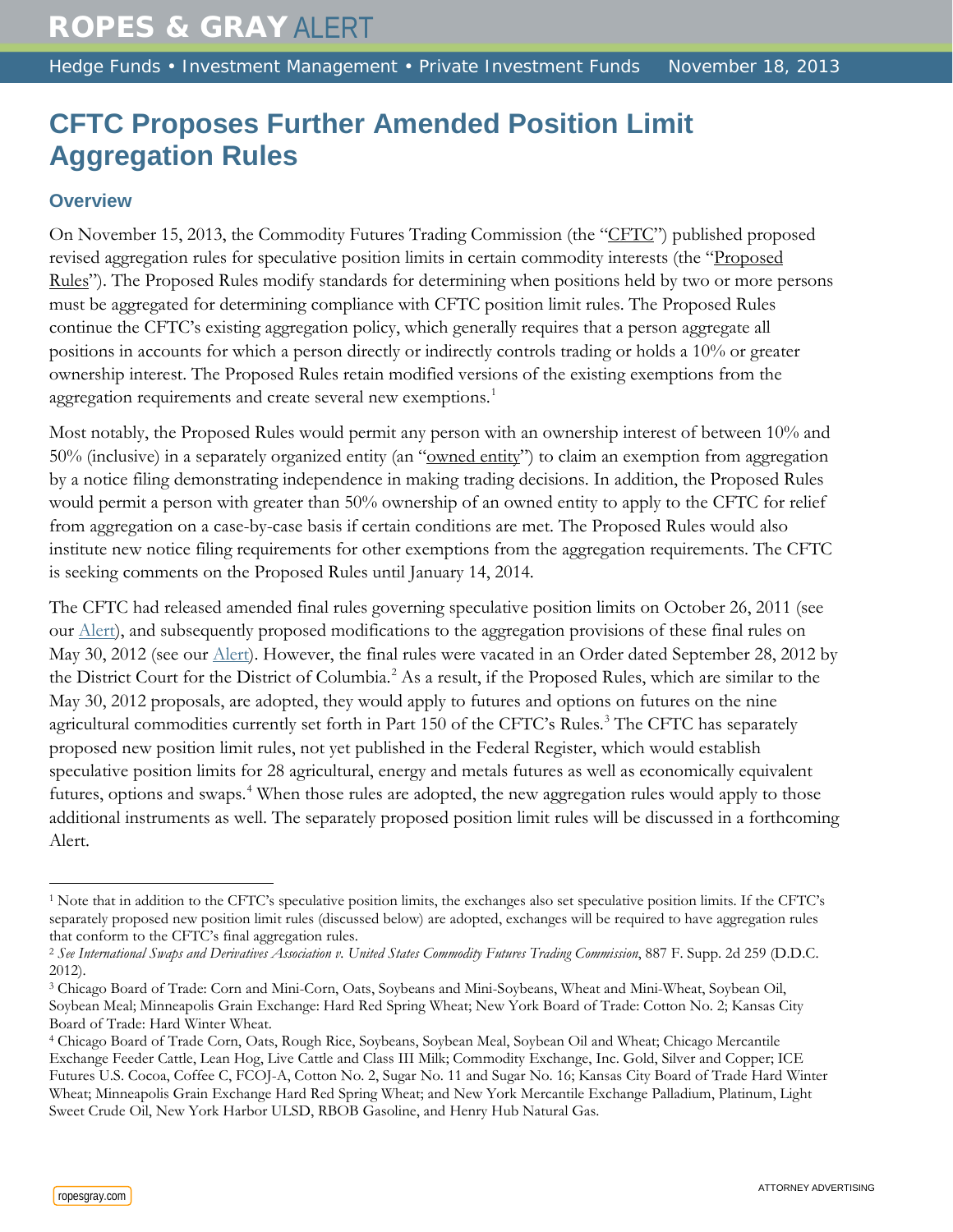## **Proposed Exemption from Aggregation Based on Demonstrated Independence**

As noted above, the Proposed Rules would permit any person with an ownership interest of between 10% and 50% (inclusive) in an owned entity to claim an exemption from aggregation by a notice filing demonstrating independence in making trading decisions. The owned entity could be a financial or a nonfinancial entity that has passive ownership interests.

Under the Proposed Rules, an exemption from aggregation of positions in an owned entity would be available if the following criteria are met:

- The person and the owned entity do not have knowledge of trading decisions of the other. (Knowledge of overall end-of-day position information will not necessarily constitute knowledge of trading decisions, so long as the position information cannot be used to dictate or infer trading strategies; however, the ability to monitor real-time trading could constitute knowledge of trading decisions.)
- The person and the owned entity trade pursuant to separately developed and independent trading systems.
- The person and the owned entity have and enforce written procedures to preclude one entity from having knowledge of, gaining access to, or receiving data about, the trades of the other. Such procedures must include document routing and other procedures or security arrangements, including separate physical locations, which would maintain the independence of their activities.
- The person and the owned entity do not share employees that control trading decisions.
- The person and the owned entity do not have risk management systems that permit the sharing of trades or trading strategies with the other.

The notice filing with the CFTC must describe how the criteria set forth above are met, and must include a certification by a senior officer with knowledge of the contents of the notice. The notice would be effective upon submission to the CFTC; however, the CFTC subsequently could call for additional information as well as reject, modify, or otherwise condition the exemption. The notice filing would be required to be amended in the event of a material change to the circumstances described therein.

In addition, the Proposed Rules include a provision that would permit a person with greater than 50% ownership of an owned entity to apply to the CFTC for relief from aggregation on a case-by-case basis. The person would be required to demonstrate that:

- The owned entity is not required to be, and is not, consolidated on the financial statements of the person;
- The person does not control the trading of the owned entity (based on criteria in the bullet points above), with the person showing that it and the owned entity have procedures in place that are reasonably effective to prevent coordinated trading in spite of the majority ownership; [5](#page-1-0)
- Each representative of the person (if any) on the owned entity's board of directors attests that he or she does not control trading of the owned entity; and

 $\overline{a}$ 

<span id="page-1-0"></span><sup>&</sup>lt;sup>5</sup> The CFTC notes that since this criterion required a person to certify that the person does not control trading of its owned entity, the criterion could not be met by a natural person or any entity, such as a partnership, where it is not possible to separate knowledge and control of the person from that of the owned entity.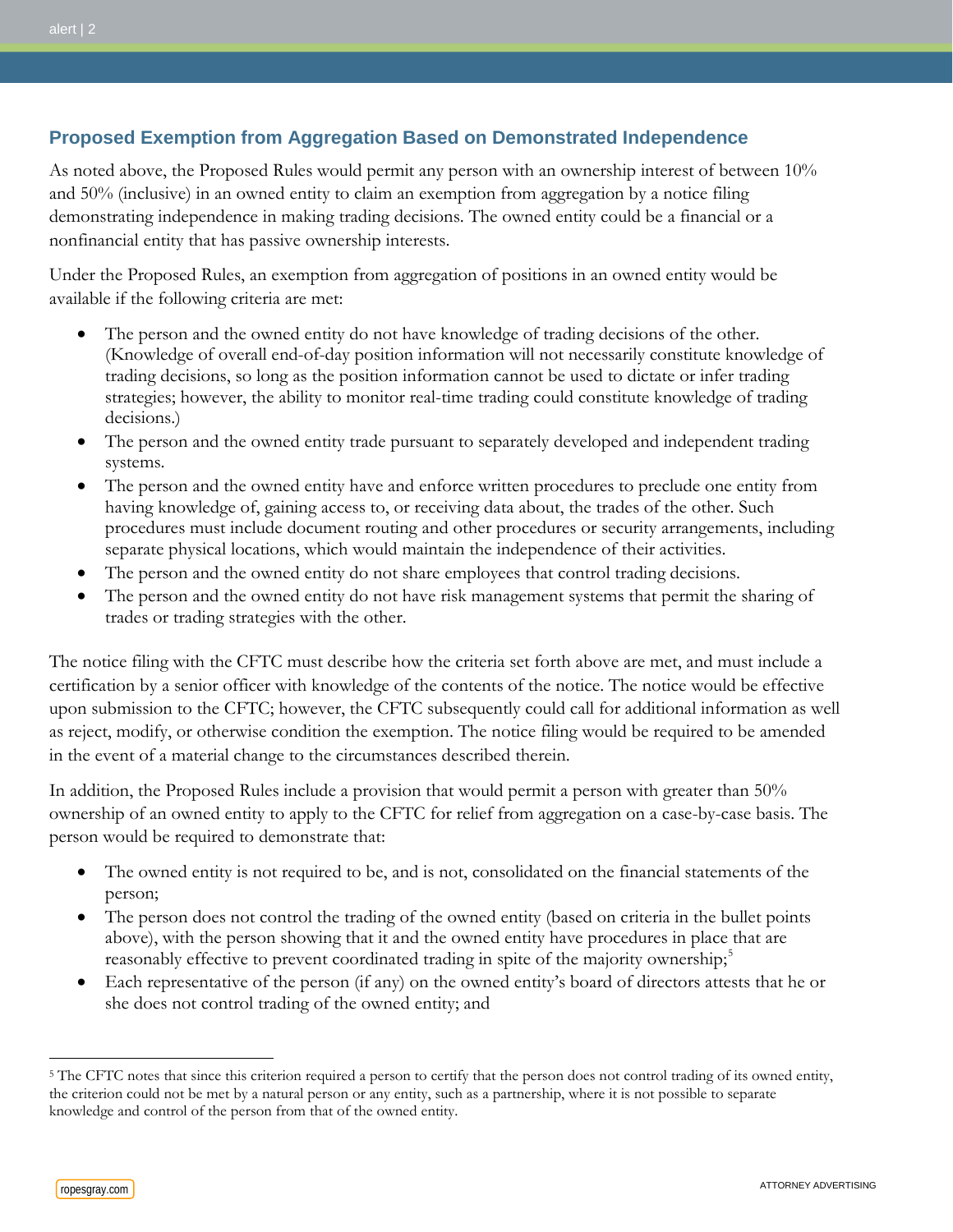- The person certifies that either (a) all of the owned entity's positions qualify as bona fide hedging transactions or (b) the owned entity's positions that do not so qualify do not exceed 20% of any position limit currently in effect, and the person agrees in either case that:
	- o If this certification becomes untrue for the owned entity, the person will aggregate the owned entity for three complete calendar months and if all of the owned entity's positions qualify as bona fide hedging transactions during that time the person would have the opportunity to make the certification again and stop aggregating;
	- o Upon any call by the CFTC, the owned entity(ies) will make a filing responsive to the call, reflecting the owned entity's positions and transactions only, at any time (such as when the CFTC believes the owned entities in the aggregate may exceed a visibility level); and
	- o The person will provide additional information to the CFTC if any owned entity engages in coordinated activity, short of common control (understanding that if there were common control, the positions of the owned entity(ies) would be aggregated).

Moreover, if a person with greater than 50% ownership of an owned entity did not meet the above conditions, the person could apply for special relief. In any event, however, the Proposed Rules would not impose any time limits on the CFTC's process for making the determination of whether relief is appropriately granted, and relief would be available only if and when the CFTC acted on a particular request for relief.

Finally, the Proposed Rules would provide that if an owned entity has filed a notice claiming an exemption from aggregation, any person with a 10% or greater ownership interest in the owned entity need not file a separate notice for the same positions and accounts, so long as such person does not otherwise control trading of the accounts or positions and such person complies with the conditions applicable to the exemption (other than filing the notice).

## **Proposed Modifications to Independent Account Controller Exemption**

The Proposed Rules would allow managers of employee benefit plans – persons that manage a commodity pool, the operator of which is excluded from registration as a commodity pool operator under Rule 4.5(a)(4) – to be treated as an independent account controller, if the manager files the notice required to be made by independent account controllers.

Persons seeking an aggregation exemption as an independent account controller must file a notice, which will be effective on submission, describing the circumstances warranting disaggregation, and including a statement of a senior officer certifying that the conditions set forth in the exemption have been met. The CFTC subsequently may require information demonstrating compliance.

## **Proposed Exemption for Ownership Pool Participants**

The Proposed Rules would retain the exemption for passive investors in commodity pools who directly or indirectly have a 10% or greater interest in a pool, unless the investor is the commodity pool operator or has a 25% or greater ownership interest in a pool operated under Rule 4.13(a)(3). An investor that is a principal or affiliate of the pool operator and has a 10% or greater interest in a pool can claim an exemption from aggregation by filing a notice demonstrating their independence.